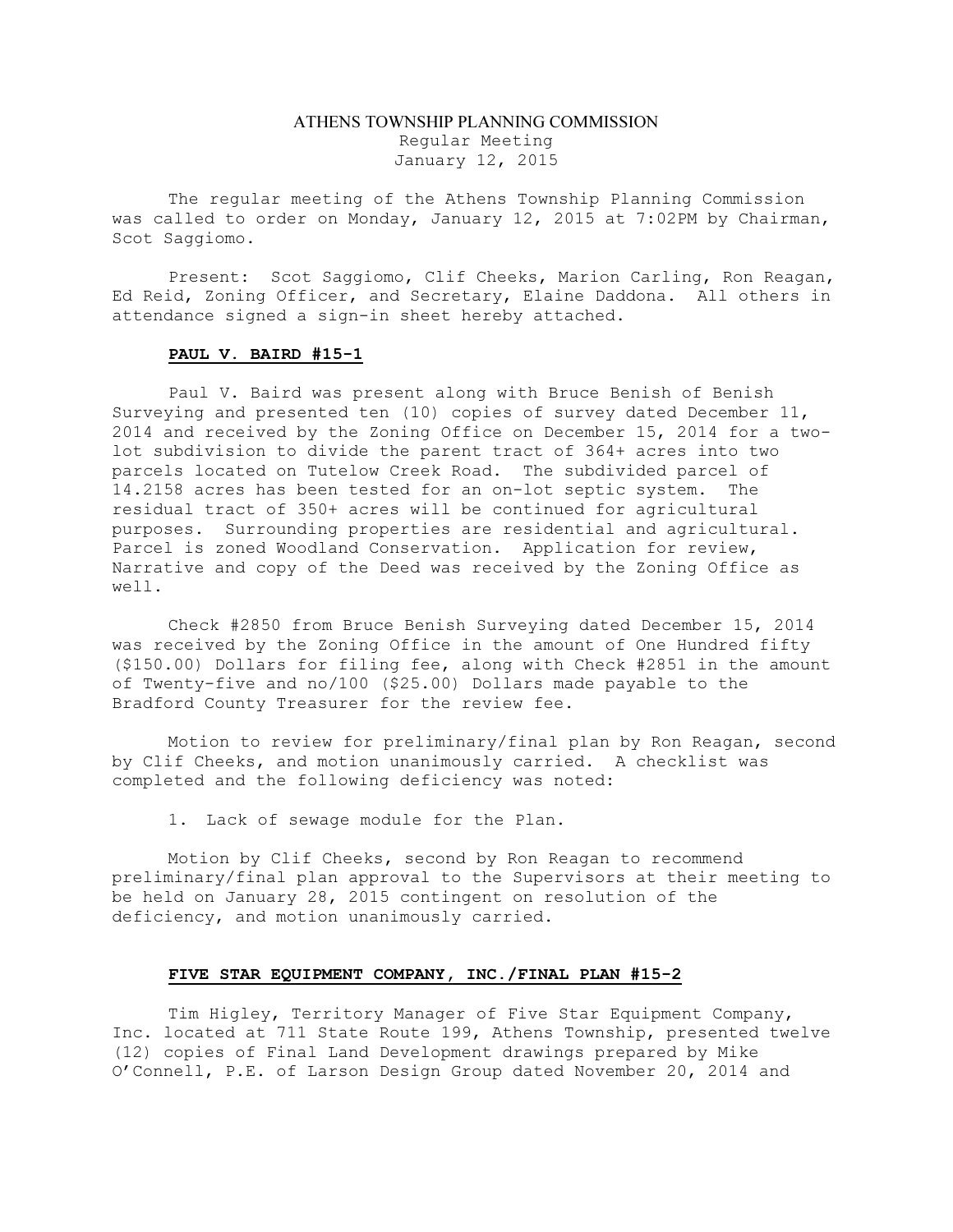Page 2 ATHENS TWP. PLANNING COMM'N January 12, 2015

received by the Zoning Office on December 15, 2014 along with Application for Review of Final Plan Land Development, zoned Industrial. Project Narrative states that the existing site is used as a construction equipment dealership, and is occupied by a 4,960 sq.ft. single story building with both bituminous and gravel/ parking drive areas. The project involved site improvements for the construction of pavement areas, concrete areas (for an outdoor vehicle wash pad), gravel drive areas and a building addition of approximately 12,000 sq.ft. Under the new construction the pavement areas increased by 18,038 sq.ft., concrete areas increased by 6,178 sq.ft. and gravel areas increased by 44,174 sq.ft.

Check #001770 from Five Star Equipment, Inc. dated December 10, 2014 in the amount of One Thousand Six Hundred fifty (\$1,650.00) Dollars was received by the Zoning Office for filing fee, along with Check #001769 in the amount of Twenty-five (\$25.00) Dollars made payable to the Bradford County Treasurer for the review fee.

Motion for review of Final Plan Land Development by Ron Reagan, second by Clif Cheeks, and motion unanimously carried. A checklist was completed and the following deficiencies were noted:

- 1. Parking spaces need to be verified and noted as at least 10 by 20, and minimum of nine (9) are required.
- 2. Building setbacks need to be adjusted to twenty-five (25) feet on the side yard and rear yard setbacks.
- 3. Need to change Commercial zoning designation to Industrial on the Plan.
- 4. Need to change owner's name on the north side.
- 5. Need to update correct address for Aqua, PA on cover page.
- 6. The loading dock needs to be moved.

Motion by Ron Reagan, second by Scot Saggiomo to recommend approval of the Final Plan Land Development to the Supervisors at their meeting to be held on January 28, 2015 contingent on resolution of the deficiencies, and motion unanimously carried.

Motion by Clif Cheeks to approve the Minutes of November 13, 2014 as read, second by Marion Carling, and motion unanimously carried.